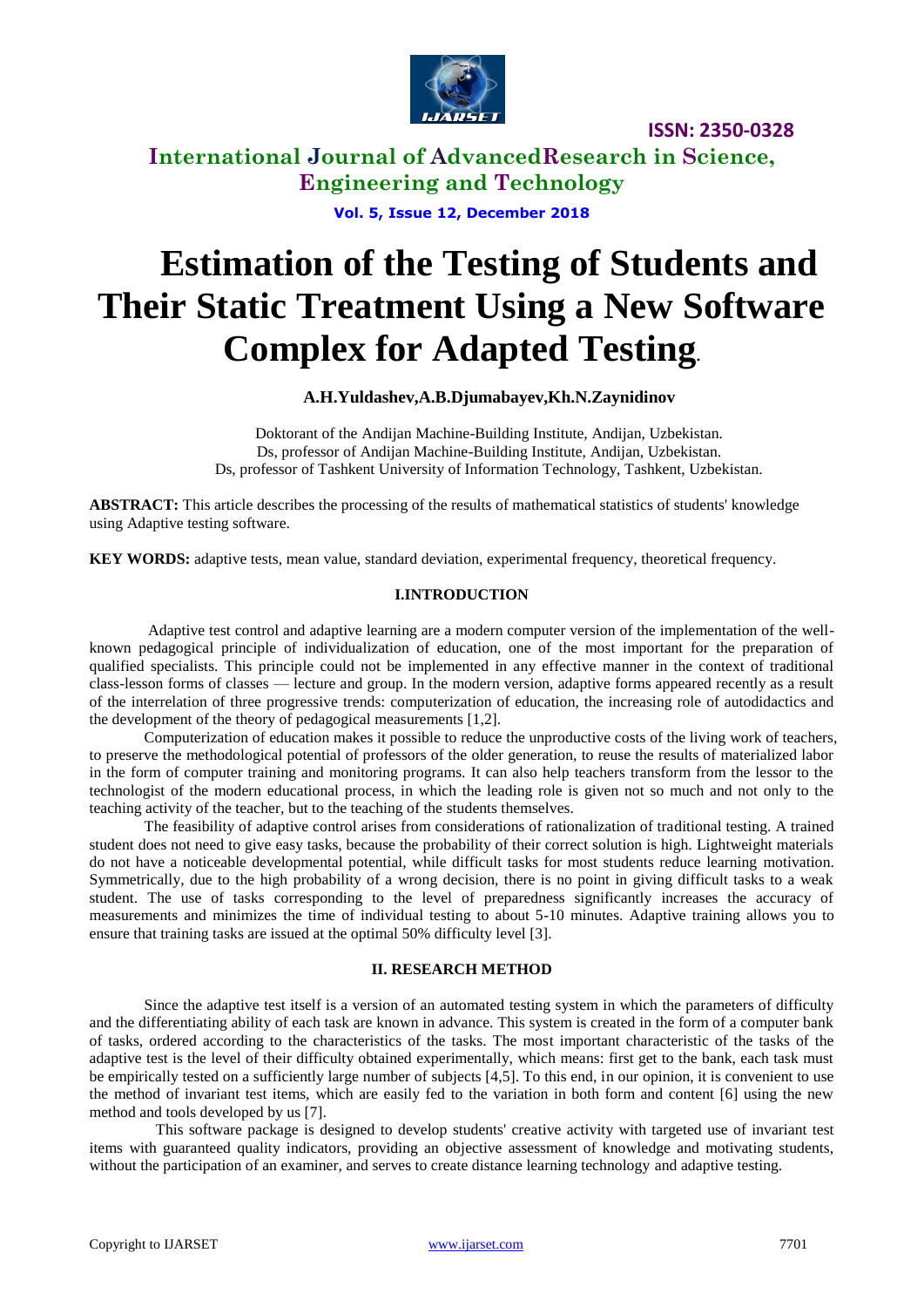

## **International Journal of AdvancedResearch in Science, Engineering and Technology**

#### **Vol. 5, Issue 12, December 2018**

The program complex creates the possibility of processing the experimental results given in educational and research centers with predetermined accuracy. The results of digital signal processing in the form of a graph and a table of compression ratios.

#### **III. THE RESULT OF THE STUDY**

As a result of experiments, observations and gathering information about the phenomenon of interest to us, statistical material accumulates, i.e. A set of values for one or more parameters, usually in a chaotic state. This is the so-called unordered variation series of values. Information was gathered about the students' knowledge, and such an unordered variation series of values was obtained by their examinations by statements. Total data obtained for 116 students:

|       |       |    |    | 10 16 21 13 17 9 16 25 17 20 17 14 17 |  |  |  |     |  |
|-------|-------|----|----|---------------------------------------|--|--|--|-----|--|
| 18    | -15   |    |    | 18 15 15 10 11 16 19 17 13 14 13      |  |  |  |     |  |
| 21    | 10    | 15 |    | 12 14 16 17 12 21 17 14 17 14         |  |  |  |     |  |
| 10    | 17    |    |    | 18 18 14 13 23 17 22 13 16 18 24      |  |  |  |     |  |
| 11    | 23    |    |    | 10 17 14 18 16 17 17 17 22 18 25      |  |  |  |     |  |
| 17    | 19    |    |    | 20 11 21 18 14 22 21 20 24 15 21      |  |  |  |     |  |
| 22 18 |       |    |    | 19 19 14 19 20 16 11 12 11            |  |  |  | - 9 |  |
| 15    | -10   |    |    | 19 15 16 20 18 17 16 17 17 18         |  |  |  |     |  |
|       | 24 15 |    |    | 22 19 21 8 19 24 13                   |  |  |  |     |  |
| 19    | 21    | 17 | 21 | - 10                                  |  |  |  |     |  |

This random set of numbers must be put in a certain order. To do this, first of all, it is necessary to determine the smallest and largest values of the evaluation points. In this example, this is 0 point and 30 point. The difference between these values is called the range of the variation series  $R = 30$  points. [8]

The next processing operation is to divide the variation series into intervals. Usually almost the number of intervals is chosen 5-12, but you can determine the number of intervals by an approximate formula.

#### $K = 1 + 3,3 \log N$

Where N is the sample size, i.e. the number of available values of the trait.

In our example,  $K = 6$ . Since the span of  $R = 30$ , the width of the interval  $h = 3.75$  It should be noted, however, that the above formula for the number of intervals does not always give a successful number. Sometimes he uses the formula or even selects the number of intervals without any calculation within the above limits.

From the set of values of attributes, their number is calculated, which fall into each interval, putting in the corresponding line of table 1. The strokes must be grouped into five units so that it is more convenient, then counted. This frequency table should have six columns:

| This requestly table should have sty columns. |           |              |                                  |           |        |  |  |  |
|-----------------------------------------------|-----------|--------------|----------------------------------|-----------|--------|--|--|--|
| No.                                           | Border    | Mid interval | Frequency                        | Frequency |        |  |  |  |
| interval                                      | spacing   |              | <b>Strokes</b>                   | Number    |        |  |  |  |
|                                               |           |              |                                  |           |        |  |  |  |
|                                               | 1-5       | 2.5          |                                  |           | 0.0000 |  |  |  |
|                                               | $6 - 10$  | 7.5          | <b>THURITH</b>                   | 10        | 0,0000 |  |  |  |
|                                               | 11-15     | 12,5         | TITTITTITTITTITTITTITTITTITTITTI | 31        | 0,1293 |  |  |  |
|                                               | $16-20$   | 17,5         |                                  | 53        | 0,2241 |  |  |  |
|                                               | $21 - 25$ | 22.5         | ,,,,,,,,,,,,,,,,,,,,,,           | 21        | 0,3362 |  |  |  |
| 6                                             | $26-30$   | 27,5         |                                  |           | 0,2414 |  |  |  |
|                                               |           |              |                                  | 116       | 1,000  |  |  |  |

Further processing of the variation series consists in calculating the average value of the attribute or reliability index and the dispersion characteristic around this average value, i.e. standard deviation or standard values. The calculation is carried out according to the formulas, the type of which depends on the number of observations or the sample size.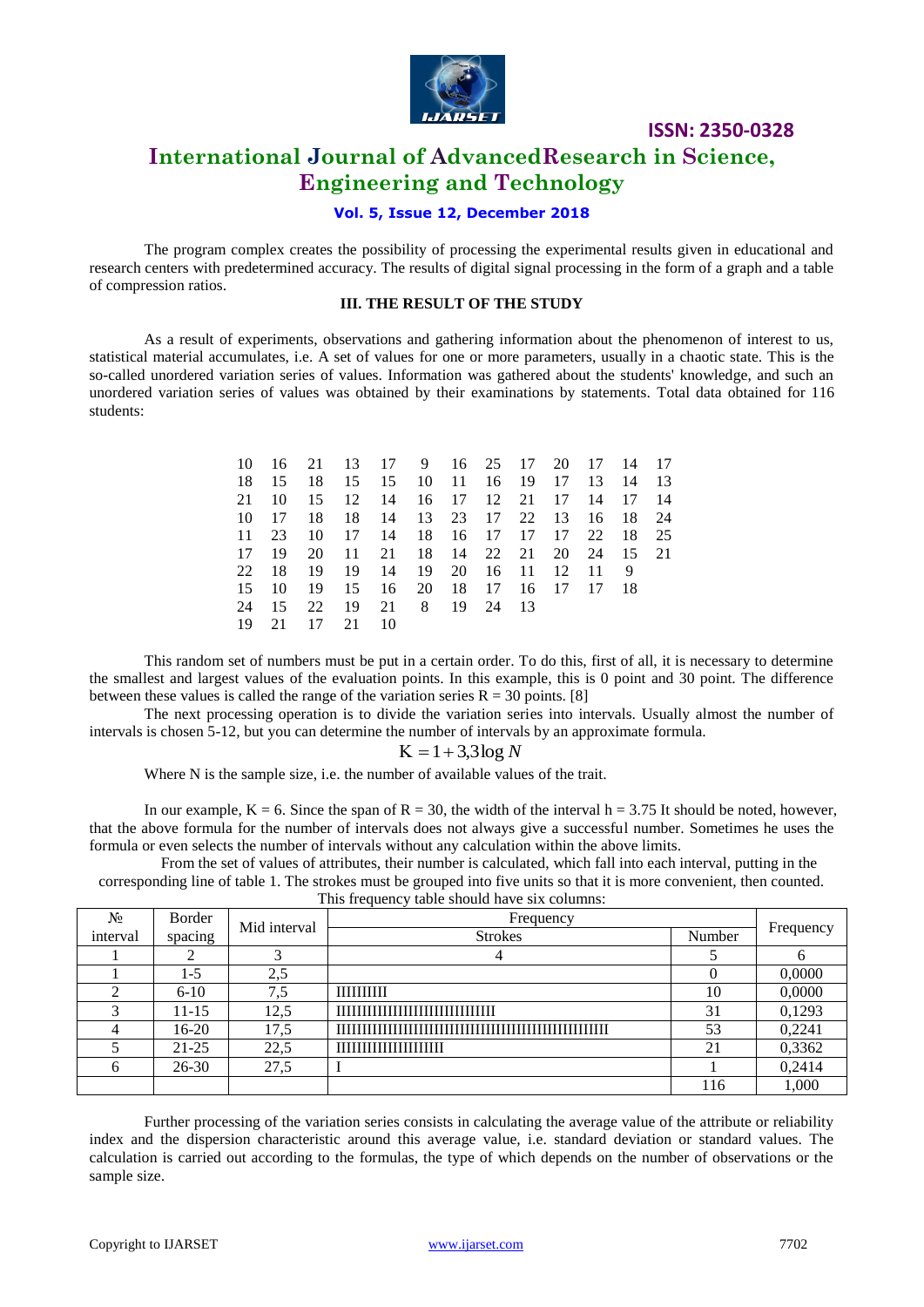

**ISSN: 2350-0328 International Journal of AdvancedResearch in Science, Engineering and Technology**

#### **Vol. 5, Issue 12, December 2018**

If the sample is small  $N < 30$ , then calculations are carried out on unweighted values of the mean and standard deviation; if the sample size is significant, i.e.  $N > 30$  then the calculation takes into account the average values of the intervals of the variation series and their weight. A summary of the formulas for calculating the mean and standard deviation are shown in Table 2.

| N <sub>2</sub>                                                                             | Indicators of variation range | Small sample $N < 30$                                                                                                                                        | Large sample $N > 30$                                      |  |  |  |  |  |
|--------------------------------------------------------------------------------------------|-------------------------------|--------------------------------------------------------------------------------------------------------------------------------------------------------------|------------------------------------------------------------|--|--|--|--|--|
|                                                                                            | Mean value $X$                | $\overline{X} = \frac{1}{N} \sum_{i=1}^{N} X_i$                                                                                                              | $\overline{X} = \frac{1}{N} \sum_{i=1}^{N} X_{cpi} m_{si}$ |  |  |  |  |  |
| $\mathfrak{D}$                                                                             | Standard deviation $S_X$      | $S_X = \sqrt{\frac{1}{N-1}\sum (X_i - \overline{X})^2} \left[ S_X = \sqrt{\frac{\sum_{i=1}^{N} X_{\text{cpi}}^2 m_{\text{si}}}{N} - \overline{X}^2} \right]$ |                                                            |  |  |  |  |  |
| Note: in the formula of the table: $K$ is the number of intervals of the variation series; |                               |                                                                                                                                                              |                                                            |  |  |  |  |  |
| $X_{\text{cpi}}$ - the average value of the interval;                                      |                               |                                                                                                                                                              |                                                            |  |  |  |  |  |
| $m_{\nu}$ experimental frequency of the i-th interval                                      |                               |                                                                                                                                                              |                                                            |  |  |  |  |  |

An important characteristic of the dispersion of random variables, including reliability indicators, is its relative value, i.e. coefficient of variation, which is calculated by the formula:

$$
V = \frac{S_X}{\overline{X}}
$$

 *X* Having the data in Table 1, you can build a histogram of the distribution of the studied reliability index, for example, as in the example above, the reliability of the tests. For this, the values of the exponent and the boundaries of the intervals of the variational series are plotted on the abscissa axis, and the frequency mei or frequency in absolute values or in percentages is plotted along the ordinate axis. Rectangles are built on each interval, the height of which is equal to the frequency or frequency in this interval.

The histogram for the given example of the variation series is built in Fig.1. apparently, it has a fairly regular symmetric shape [8,9].

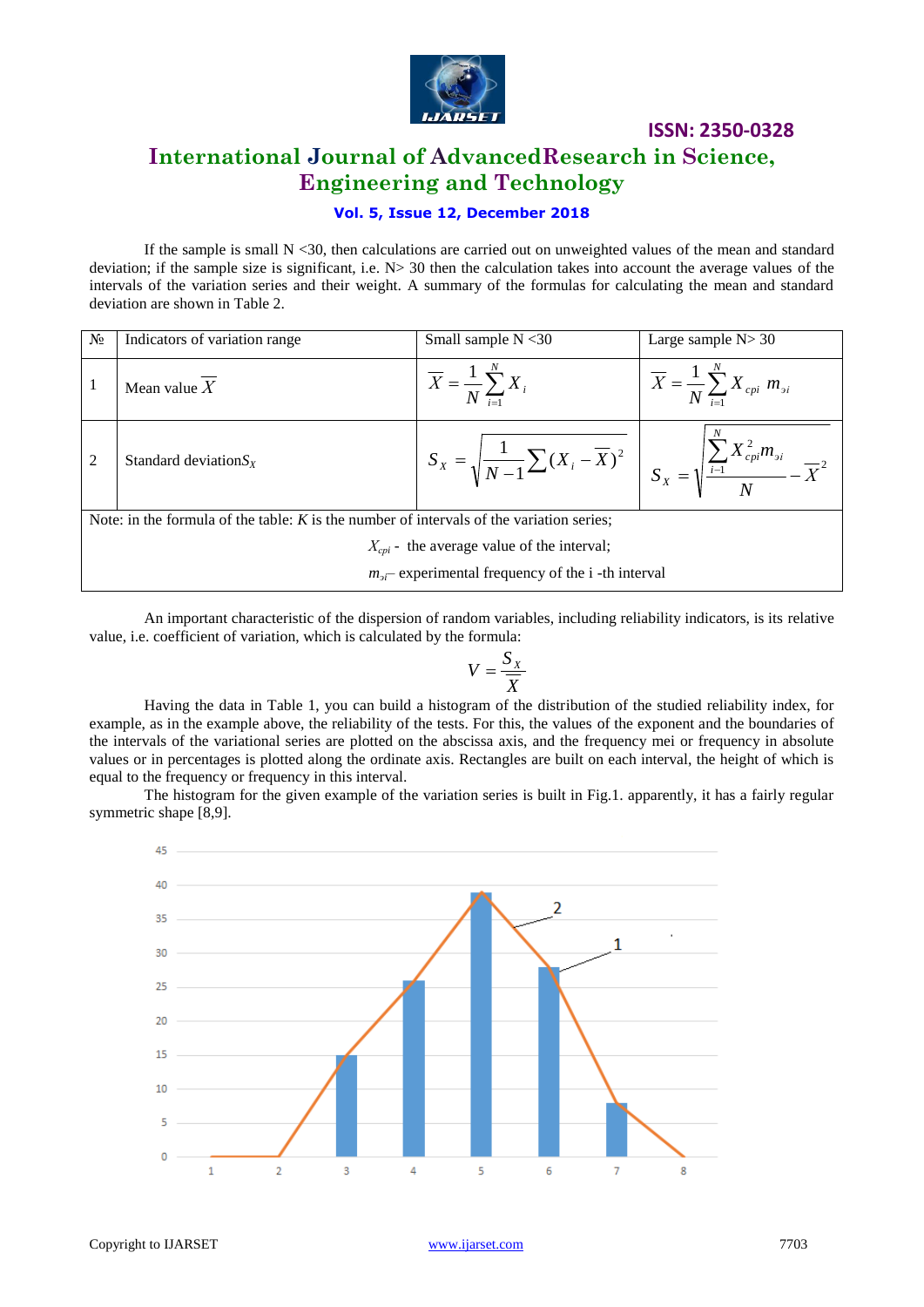

### **International Journal of AdvancedResearch in Science, Engineering and Technology**

#### **Vol. 5, Issue 12, December 2018**

Fig.1. The histogram, the distribution of the more experienced frequency (1) and a flattening curve of the theoretical curve (2).

The obtained histogram is approximated by a curve of the theoretical distribution law of a random variable. This is necessary to accomplish in order to obtain a more general distribution, which could be extended to the entire set of objects studied. In addition, the creative laws of distribution are well studied, so they can be used to more fully characterize the studied reliability indicators.

The most common in the theory of reliability are the law of normal distribution, the Weibull law, the exponential law, and some others. The choice of the most appropriate theoretical distribution law is made by the appearance of the histogram and the magnitude of the coefficient of variation. Close to symmetric histograms and when most likely approximated by a normal law. Constantly decreasing histograms with  $V = 1$  indicate an indicative law. The Weibull distribution law is usually best suited for asymmetric histograms at  $V = 0.5 ... 0.7$  [9].

When choosing a theoretical distribution law, it is necessary to take into account the physical nature of the phenomenon being studied, the observation of which gave a variation series of values of the indicator.

If observations were made of gradual object failures caused by a series of independent causes and the influence of many random factors, then the normal distribution law should be used; distribution of failures due to aging of materials are in good agreement with the Weibull law. The combined effects of aging and wear lead to the distribution of failures close to the log-normal law. Distributions of sudden failures are in good agreement with the indicative law.

To verify the correctness of the choice of the theoretical distribution law, it is necessary to calculate the socalled compliance criteria, which indicate the degree of discrepancy between the theoretical and experimental frequencies or frequencies. For each distribution law considered further, specific instructions will be given on determining the criteria for compliance.

Data processing according to the normal distribution law

The appearance of the histogram in the example of section 1 shows that it can be approximated by a normal distribution curve, the formula for which is as follows:

$$
f(L) = \frac{N \times \Delta L}{S_L \sqrt{2\pi}} e^{-\frac{(L-\overline{L})^2}{2S_L^2}}
$$

To calculate the parameters of the normal distribution and build its theoretical curve, table 3 is compiled. Definitions of the sample mean i. average student knowledge:

$$
\overline{L} = \frac{\sum_{i=1}^{k} L_i m_{si}}{N} = 16.29
$$

Since N> 30, the calculation of the standard deviation is carried out according to the uncorrected formula:

$$
S_L = \sqrt{\frac{\sum_{i=1}^{k} L_i^2 m_{si}}{N} - \overline{L}^2} = 4.39
$$

Knowing the mean value and standard deviation for each interval, we determine the value of the parameter and fill in the column of the 7th table 3.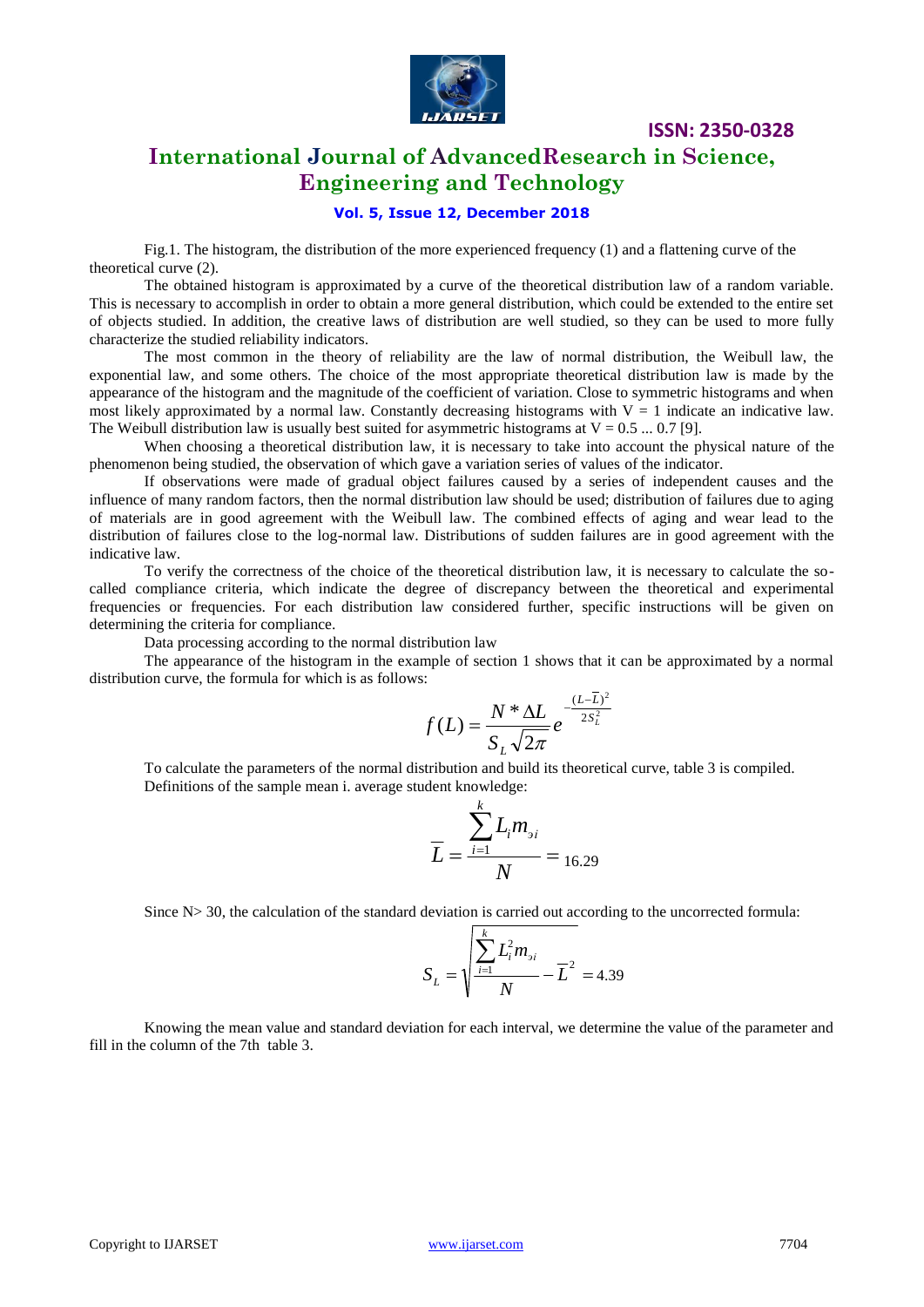

# **International Journal of AdvancedResearch in Science, Engineering and Technology**

#### **Vol. 5, Issue 12, December 2018**

| Table 3        |                       |                                                            |                                             |                                        |                        |                                                   |                        |                     |                      |                            |                |                     |
|----------------|-----------------------|------------------------------------------------------------|---------------------------------------------|----------------------------------------|------------------------|---------------------------------------------------|------------------------|---------------------|----------------------|----------------------------|----------------|---------------------|
|                |                       |                                                            |                                             |                                        |                        |                                                   |                        | Theoretical         |                      | Accumulated<br>frequencies |                |                     |
| Nointerval     | Midinterval $L_{cpi}$ | Experimentalfrequency<br>$m_{\!\scriptscriptstyle\beta i}$ | $L_{i^\ast} m_{\scriptscriptstyle \beta i}$ | $L^2_{\ i^*}m_{\scriptscriptstyle 3i}$ | $L_i$ - $\overline{L}$ | Parameter<br>$t = \frac{L_i - \overline{L}}{S_i}$ | Normalizedfunctionf(t) | Frequency, $m_{Ti}$ | Frequency, $m^2\eta$ | Experimental               | Theoretical    | Frequencydifference |
| $\mathbf{1}$   | $\overline{2}$        | 3                                                          | $\overline{4}$                              | 5                                      | 6                      | $\overline{7}$                                    | 8                      | 9                   | 10                   | 11                         | 12             | 13                  |
| $\mathbf{1}$   | 2,5                   | $\boldsymbol{0}$                                           | 0,0000                                      | $\boldsymbol{0}$                       | $\boldsymbol{0}$       | $-13,79$                                          | 0,0029                 | $\boldsymbol{0}$    | 0,003<br>3           | $\overline{0}$             | $\mathbf{0}$   | $\boldsymbol{0}$    |
| $\overline{2}$ | 7,5                   | 10                                                         | 0,0862                                      | 75                                     | 562,5                  | $-8,79$                                           | 0,0538                 | $\overline{7}$      | 0,061<br>3           | 10                         | $\overline{7}$ | 3                   |
| 3              | 12,5                  | 31                                                         | 0,2672                                      | 387,5                                  | 4843,8                 | $-3,79$                                           | 0,2763                 | 37                  | 0,315<br>$\theta$    | 41                         | 44             | $-3$                |
| $\overline{4}$ | 17,5                  | 53                                                         | 0,4569                                      | 927,5                                  | 16231                  | 1,21                                              | 0,3867                 | 51                  | 0,440<br>9           | 94                         | 95             | $-1$                |
| 5              | 22,5                  | 21                                                         | 0,1810                                      | 472,5                                  | 10631                  | 6,21                                              | 0,1475                 | 19                  | 0,168<br>2           | 115                        | 114            | $\mathbf{1}$        |
| 6              | 27,5                  | $\mathbf{1}$                                               | 0,0086                                      | 27,5                                   | 756,25                 | 11,21                                             | 0,0153                 | $\overline{2}$      | 0,017<br>5           | 116                        | 116            | $\boldsymbol{0}$    |
|                |                       | 116                                                        | 1,0000                                      | 1890                                   | 33025                  |                                                   |                        | 116                 | 1,000                |                            |                |                     |

According to the obtained values of t in the table of the normalized function f (t), we determine its values (entered in column 8).

Now we determine the constant coefficient in the density formula for the normal distribution, equal to:

$$
\frac{N * \Delta L}{S_L} = \frac{116 * 5}{4,39} = 132.1
$$

Where ΔL is the width of the interval of the variation series.

We multiply the values of the normalized function (column 8) by the value of this coefficient and put the result in column 9, rounding it to an integer - these will be the theoretical frequencies mti, and divided by their sum, i.e. Σmт will have theoretical frequencies in column 10.

Having in table 3 the values of the experimental and theoretical frequencies of the normal distribution of operating time, it is possible to calculate the agreement criteria for checking the correctness of the choice of the theoretical distribution that approximates the empirical histogram.

Consider the three criteria of consent.

a) Pearson Consensus Criteria [10,11] or  $\chi$ 2. This criterion represents the sum of the squares of the deviations of the theoretical frequencies from those experienced in each interval, referred to the theoretical frequency in this interval.

$$
\chi^2 = \sum_{i=1}^k \frac{(m_{\rm si} - m_{\rm Ti})^2}{m_{\rm Ti}}
$$

When calculating according to this formula, it should be borne in mind that the absolute frequency in the interval should be at least five, therefore, with its smaller values, adjacent intervals should be combined. In our example,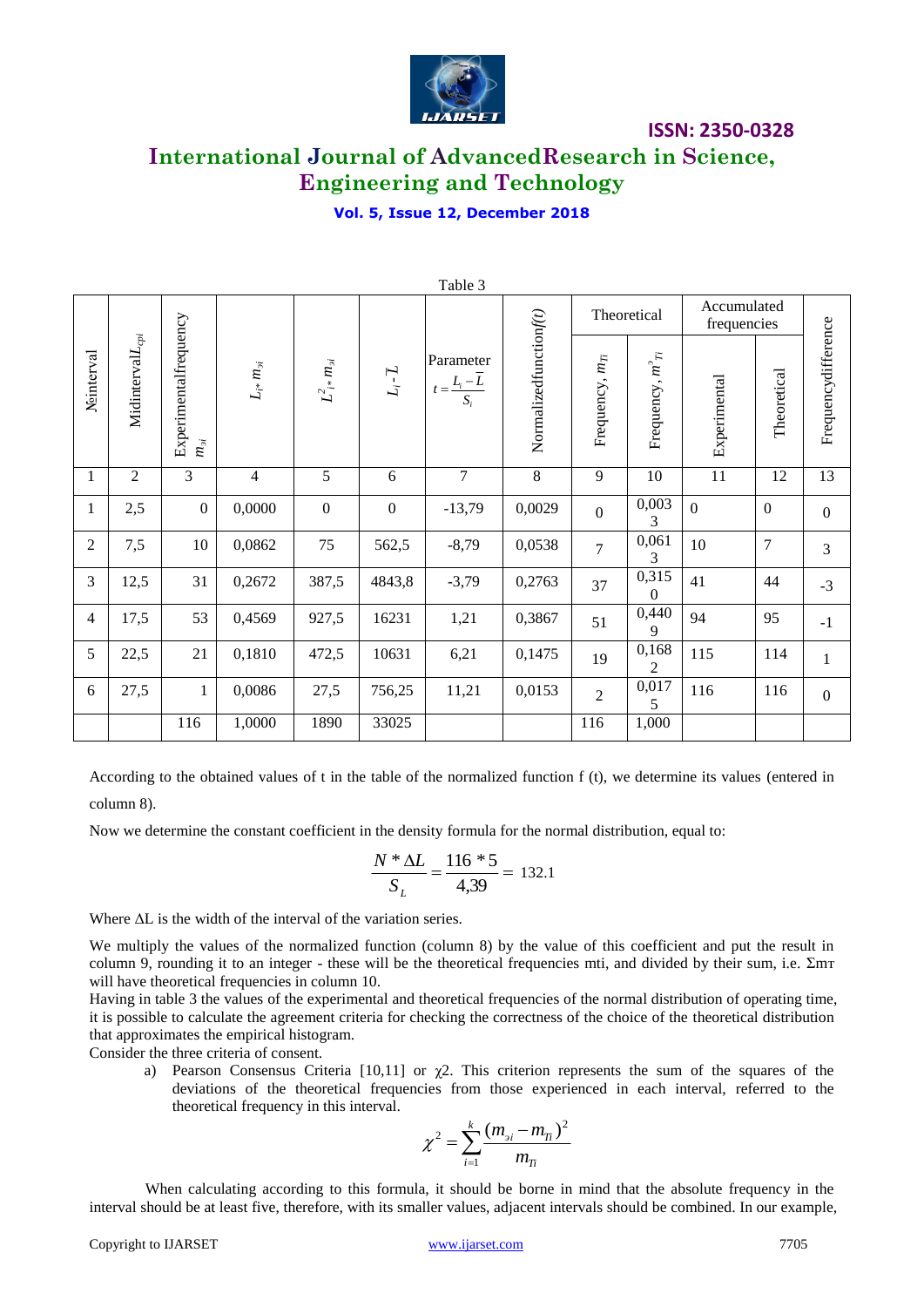

# **International Journal of AdvancedResearch in Science, Engineering and Technology**

#### **Vol. 5, Issue 12, December 2018**

the first and last intervals have an absolute frequency equal to three, so these intervals are combined: the first in the second and sixth with the seventh. Thus, in the calculation is taken  $K = 4$ 

According to the table, the probability P  $(\chi^2)$  of coincidence of the experimental and theoretical frequencies is determined, which should be as close as possible to unity. To determine it, it is necessary to know the number of degrees of freedom, which is equal to:

$$
\tau = K - \prod_{ce} -1 = 4 - 2 - 1 = 1
$$

$$
\chi^{2} = \sum_{i=1}^{k} \frac{(m_{si} - m_{\pi})^{2}}{m_{\pi}} = \frac{(0 - 0)^{2}}{0} + \frac{(10 - 7)^{2}}{7} + \frac{(31 - 37)^{2}}{10} + \frac{(53 - 51)^{2}}{51} + \frac{(21 - 20)^{2}}{20} + \frac{(1 - 2)^{2}}{2} = 3.26
$$

According to the proposed formula, the probability values

$$
P(\chi2) = 0.31
$$

It is known [10,11] that for P  $(\chi^2)$  <0.3, i.e. at 30% probability of discrepancy is considered significant and the law of normal distribution cannot be used

Thus, in our example, we obtained a condition P  $(\gamma 2)$  0.30 satisfying that the discrepancy between the theoretical and experimental frequencies is insignificant and we can accept the curve of the law of normal distribution for smoothing experienced histograms.

b) The consent criteria of Professor Romanovsky [10,11]. For its calculation, the ratio .τ  $\chi^- - \tau$ 2  $2$   $$ is

determined, where  $\tau$  - is the number of degrees of freedom.

If the indicated ratio in absolute value is less than two, then the discrepancy between the theoretical and experimental frequencies can be considered insignificant and a normal distribution law can be adopted. For the applied Romanovsky criterion is

$$
\frac{|3,26-2|}{\sqrt{2\cdot 2}} = 0.63
$$

those. less critical  $(0.63 \lt 2)$ 

c) The consent criteria of Academician Kolmogorov [10,11] establish the closeness of theoretical frequencies by an experimental method of comparing their integral distribution functions. The calculation of the criterion  $\lambda$  is carried out according to the formula

$$
\lambda = \frac{D}{\sqrt{N}}
$$

where *D* is the maximum value of the modulus of the difference of the accumulated theoretical experimental frequencies, *N* is the sample size (the number of observations)

in our example, the value  $D = 3$  and therefore, the criterion  $\lambda$  is equal to:

$$
\lambda = \frac{3}{\sqrt{116}} = 0.28
$$

In the probability table P ( $\lambda$ ), we find the corresponding value. P ( $\lambda$ ) = 0.9983, which means that the discrepancies between the theoretical and experimental frequencies are random and the curve of the law of normal distribution approximates the experimental histogram well.